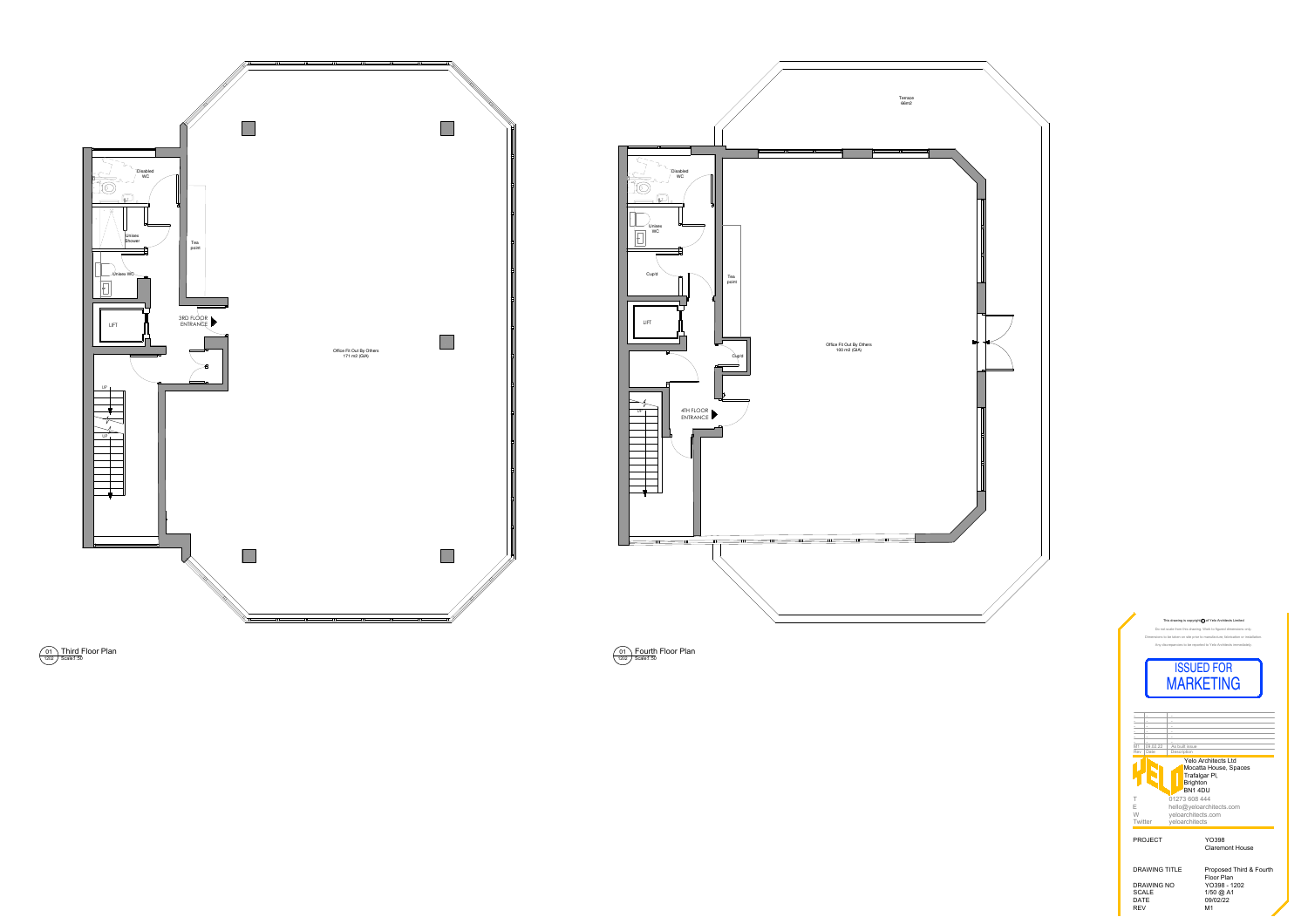



DRAWING NO YO398 - 1201 SCALE 1/50 @ A1 DATE 09/02/22 REV M1

DRAWING TITLE Proposed First & Second Floor Plan



Scale: 01 1201 Second Floor Plan